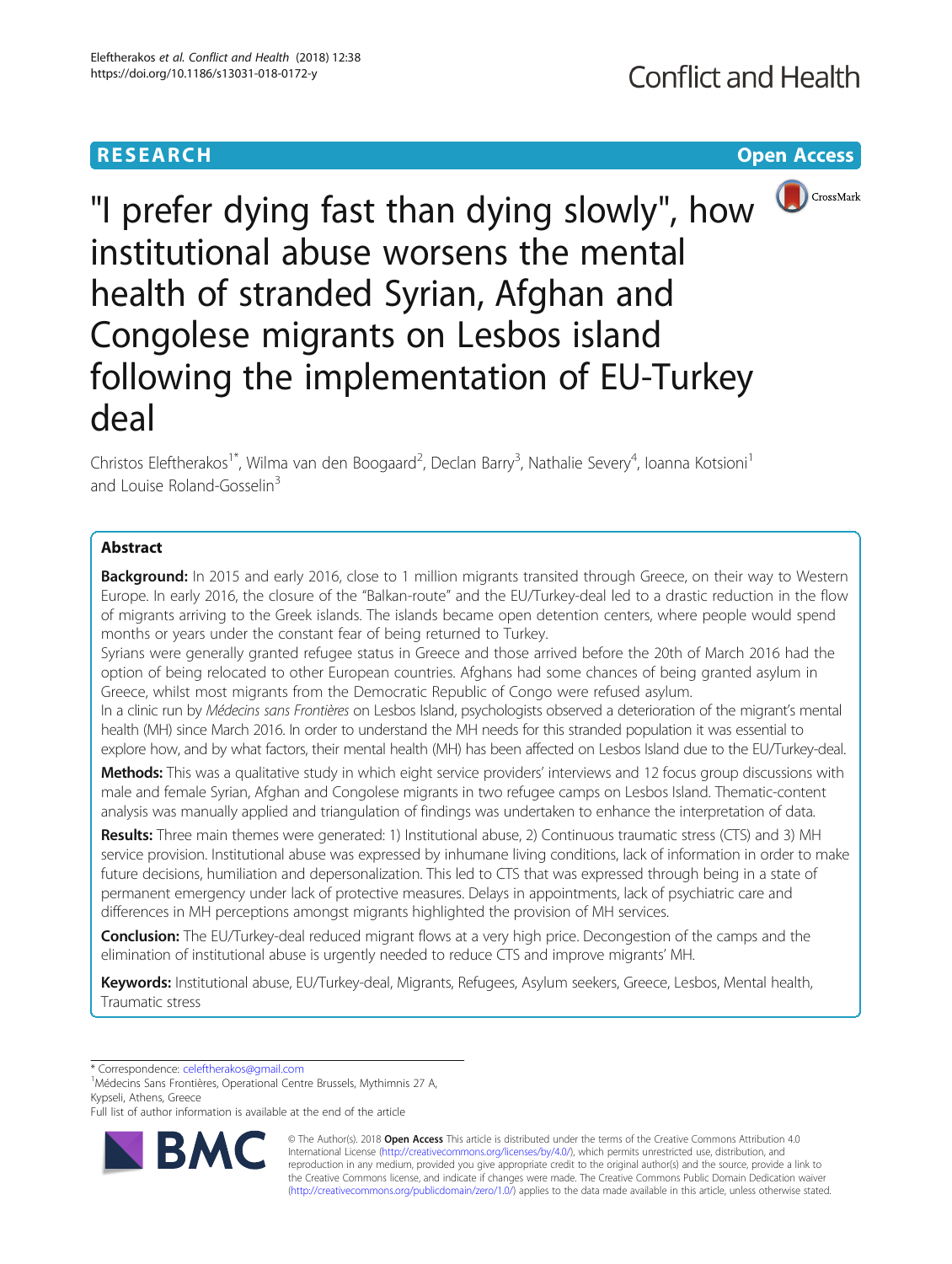# Background

In 2015, Greece had, with over 800,000 arrivals, the highest influx of migrants entering into Europe [[1\]](#page-9-0). The closure of the "Balkan-route" and the EU/Turkey-deal on the 18th of March 2016, led to a drastic reduction in the flow of migrants arriving in Greece. Those that continued arriving, although smaller in numbers [\[2](#page-9-0)], were blocked on the islands, under the principle that they should be returned to Turkey. The islands rapidly became open detention centers, where people would spend months or years battling for their right to stay and receive protection in Europe and under the constant fear of being returned to Turkey [\[3](#page-9-0)].

Syrians were generally granted refugee status in Greece [[4\]](#page-9-0) and those arrived before the 20th of March 2016 had the option of being relocated to other European countries [[5\]](#page-9-0). Afghans had some chances of being granted a refugee status in Greece, whilst most migrants from the Democratic Republic of Congo (DRC) were refused asylum and being processed, for a return to Turkey. Irrespective of one's nationality, a defined "vulnerability status" was a key factor to define whether a transfer to the mainland in Greece was granted. This was considered to be a positive step into the asylum seeking process. Lastly, the so called high or low asylum recognition rate (Table 1) was another factor influencing the asylum seeking process. Despite the different recognition rate for the Syrian, Afghan and Congolese migrants, it did not affect as such the asylum seeking process as such for any of them and consequently prolonged their stay of all of them on the island.

It is well documented that people who have fled from war-torn countries and who have experienced traumatic

Table 1 Asylum recognition rate and vulnerability status on Lesbos Island, Greece, 2017

Asylum seekers stranded on Lesbos Island have three main options: a) obtaining a refugee status in Greece, b) deportation to Turkey, c) deportation to their country of origin. Different nationalities were categorized under the so-called "high (Syrian and to a lesser extend Afghans) and low (Congolese) asylum recognition rate". Countries with a low asylum recognition rate were for the most part detained upon arrival and almost exclusively had their asylum claim rejected. Much of their fate depended on their nationality rather than their risk of persecution. Vulnerability status according to the categories as defined in Greek law influences who is obliged to stay on the island for the asylum process. All people arriving on the islands have to undergo a vulnerability screening before their asylum seeking claim will be examined by the Greek authorities. Through vulnerability identification, migrants are allowed to move to the Greek mainland and have their asylum claim examined there, while gaining better access to services they might require. However, the process for the identification of vulnerability was subject to prolonged delays and continuous modifications. Therefore large numbers of migrants were not recognized as vulnerable, and consequently remained stranded on the island.

events during their journey are known to have increased mental health (MH) problems [[6](#page-9-0)]. A systematic review from Fazel et al. showed that long term displacement and prolonged stay under inadequate living conditions can have negative consequences on the MH of migrants [[7\]](#page-9-0). Studies on MH problems among migrants around the world and Europe in particular, are more related to whether migrants have just arrived in Europe [\[8](#page-9-0)], or have settled in destination countries [[9](#page-9-0)–[12](#page-9-0)]. To our knowledge there is a paucity of information about MH among migrants being stranded in a slow transit country such as Greece.

Since 2015, Médecins Sans Frontières (MSF) has been providing MH services to migrants stranded on Lesbos Island as the availability of these services are extremely limited. Migrants in Greece have by law, free access to public health care. However the provision of MH services in the only hospital on Lesbos, being staffed with only one psychiatrist, is extremely limited. MSF was one of the actors providing MH services to migrants on Lesbos Island. MH service provision has been challenging due to the increased demands and the large number of different nationalities from different cultural backgrounds. An October 2017 MSF report showed that migrants on Lesbos Island are in a state of MH emergency [[13\]](#page-9-0). In order to be able to have better adapted MH services for this diverse and unique migrant population, it was deemed to be essential to explore factors impacting the MH of the Syrian, Afghan and Congolese migrants, as the largest nationality groups, stranded on Lesbos Island due to the EU/Turkey-deal.

# Methods

# Study design

A prospective qualitative study was conducted as the study aim required an exploratory approach [\[14\]](#page-9-0). Key informant interviews (KIIs) with health and social care providers were performed, while focus group discussions (FGD) were conducted with Syrian, Afghan and Congolese male and female adult migrants between July and August 2017 (Table [2\)](#page-2-0).

# Study setting

Lesbos Island is one of the four islands in Greece very close to the Turkey's border and therefore made it one of the main entry points into Europe. During November 2015, a few months before the implementation of the EU/Turkey-deal, migrants where arriving on Lesbos Island at the rate of 3300 per day [\[14](#page-9-0)]. This however decreased dramatically after the introduction of the EU/ Turkey-deal [\[15](#page-9-0)] although overcrowding remained a tangible problem.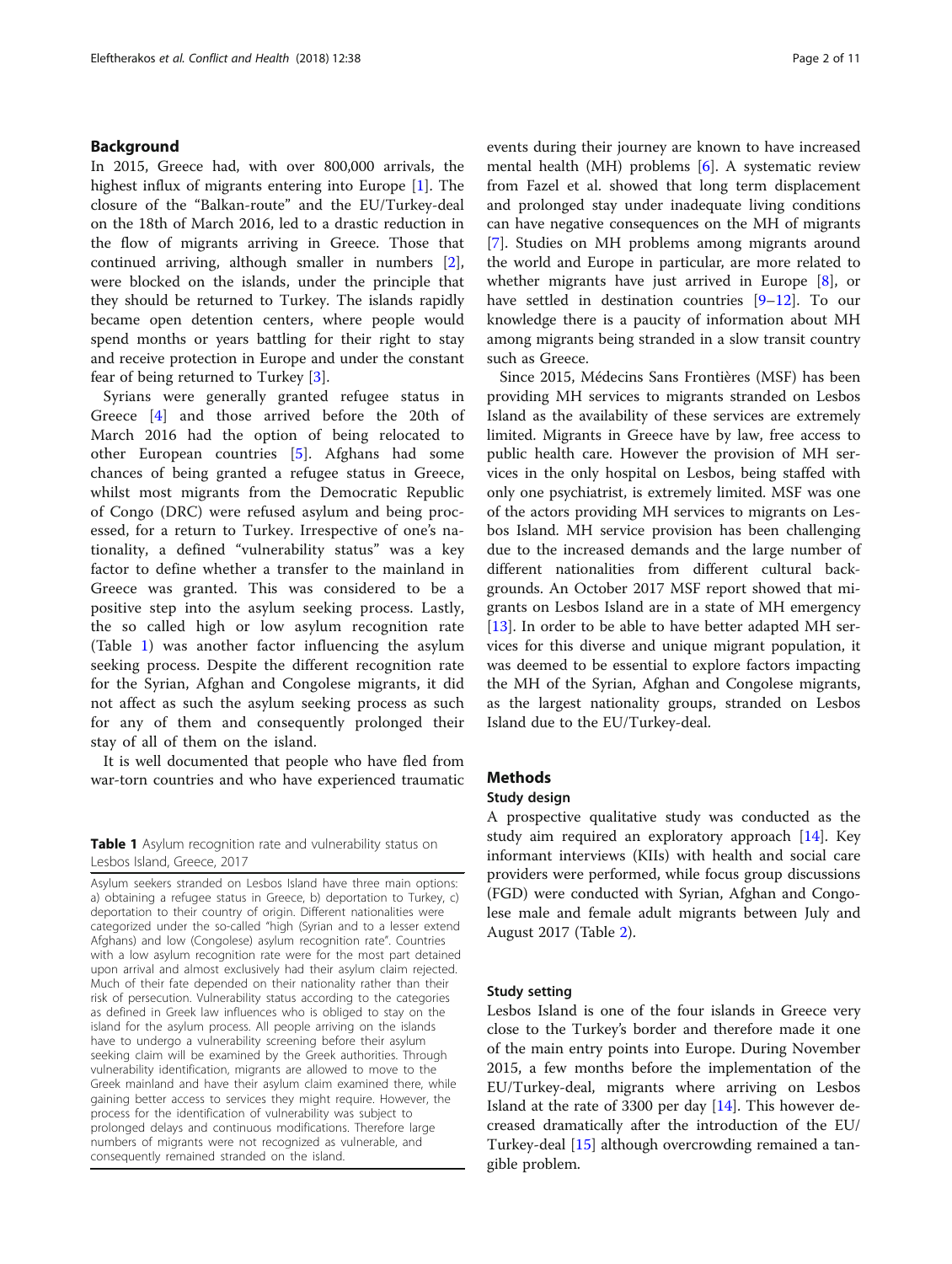| Code Name         | Interview Type | Nationality   | Gender | Average age | Camp name | Language          | Number of participants<br>in each FGD |
|-------------------|----------------|---------------|--------|-------------|-----------|-------------------|---------------------------------------|
| SMM1              | <b>FGD</b>     | <b>SYRIAN</b> | Male   | 35          | Moria     | <b>ARABIC</b>     | 3                                     |
| SMM <sub>2</sub>  | <b>FGD</b>     | <b>SYRIAN</b> | Male   | 40          | Moria     | ARABIC            | 3                                     |
| <b>SWKT</b>       | <b>FGD</b>     | <b>SYRIAN</b> | Female | 30          | Kara Tepe | <b>ARABIC</b>     | 6                                     |
| <b>SMKT</b>       | <b>FGD</b>     | <b>SYRIAN</b> | Male   | 45          | Kara Tepe | <b>ARABIC</b>     | 9                                     |
| <b>AMM</b>        | <b>FGD</b>     | <b>AFGHAN</b> | Male   | 45          | Moria     | <b>FARSI</b>      |                                       |
| AMKT              | <b>FGD</b>     | <b>AFGHAN</b> | Male   | 40          | Kara Tepe | <b>FARSI/URDU</b> | 7                                     |
| AWKT1             | <b>FGD</b>     | <b>AFGHAN</b> | Female | 30          | Kara Tepe | <b>FARSI/URDU</b> | 7                                     |
| AMKT <sub>2</sub> | <b>FGD</b>     | <b>AFGHAN</b> | Male   | 40          | Kara Tepe | <b>FARSI</b>      | 6                                     |
| <b>CMM</b>        | <b>FGD</b>     | <b>DRC</b>    | Male   | 30          | Moria     | <b>FRENCH</b>     | 7                                     |
| CWM1              | <b>FGD</b>     | <b>DRC</b>    | Female | 30          | Moria     | <b>FRENCH</b>     | 6                                     |
| CWM <sub>2</sub>  | <b>FGD</b>     | <b>DRC</b>    | Female | 30          | Moria     | <b>FRENCH</b>     | 6                                     |

<span id="page-2-0"></span>Table 2 Syrian, Afghan and Congolese male/female migrant participants in FGDs, Moria and Kara Tepe camp, Lesbos Island, Greece, 2017

FGD Focus Group Discussion, DRC Democratic; First letter stands for nationality (Syrian, Afghan, Congolese), Second letter stands for gender (Male, Female), Third letter stands for camp (Moria, Kara Tepe)

# Specific study setting

Lesbos Island has the capacity to host 3300 migrants in two camp sites: Moria and Kara Tepe.

Moria is the largest camp on the island with a capacity to host approximately 2300 migrants. It is also one of the four reception and identification centers (RIC) that were created on the Greek islands after the implementation of the EU/Turkey-deal. All migrants were registered at the RIC and interviewed by the Greek Asylum Service (GAS) or EASO (EU's asylum support office). Prolonged delays in the asylum procedures and the concontinued new arrivals, albeit lower in number, resulted in overcrowding. In addition, lack of funding resulted in many actors ending their service provision, resulting in a worsening situation for the migrants. At the time of the study approximately 3000 migrants were in Moria.

Kara Tepe camp, with a capacity for 1000 people, is managed by the municipality of Lesbos. It is a camp dedicated to accommodate vulnerable migrants such as families, and people with disabilities. After a migrant has been registered at Moria she or he or the family, can be transferred to Kara Tepe, if there is available space.

## Study population and methodology

The study population was Afghan, Syrian and Congolese migrants residing in Kara Tepe and Moria camp on Lesbos Island, and health-and social care providers working with MSF for migrants for at least one year in Greece (Tables 2, 3). Syrian and Afghan migrants represented the largest migrant population who had arrived on Lesbos Island since 2015, and remained high at the time the study was conducted. Since March 2016, there was an increase in migrants from DRC arriving on the island [\[16](#page-9-0)], which made the

Congolese being the highest represented population among the sub-Saharan Africans.

Inclusion criteria were Syrian, Afghan and Congolese male and female migrants, of at least 18 years and residing in Kara Tepe or Moria camp on Lesbos Island for at least three months before the study was conducted.

The recruitment of the migrants was conducted by using purposive and convenience sampling. The MSF health promotion (HP) team who operated inside Kara Tepe and Moria camp on Lesbos Island identified participants after having been informed clearly about the inclusion criteria. The aim of the study was explained to potential participants in detail in order to avoid other expectations such as obtaining help in their asylum process. Potential participants were

**Table 3** Key informant participants: Médecins Sans Frontières' health providers, Lesbos Island, Greece, 2017

| Code Name       | Gender | Working with migrants<br>in Greece |
|-----------------|--------|------------------------------------|
| KI1             | Male   | 5 years                            |
| K12             | Female | 2 years                            |
| K13             | Female | 3 months*                          |
| KI4             | Male   | 2 years                            |
| KI5             | Male   | 2 years                            |
| KI6             | Female | 2 years                            |
| K <sub>17</sub> | Male   | 2 years                            |
| KI8             | Male   | 1 year and 5 months                |
| KI9             | Male   | 4 years                            |
|                 |        |                                    |

KI Key Informant

\*KI3 was included, despite only 3 months working with migrants, in order to have a better gender balance. Health Care providers were; psychologists, cultural mediators and social workers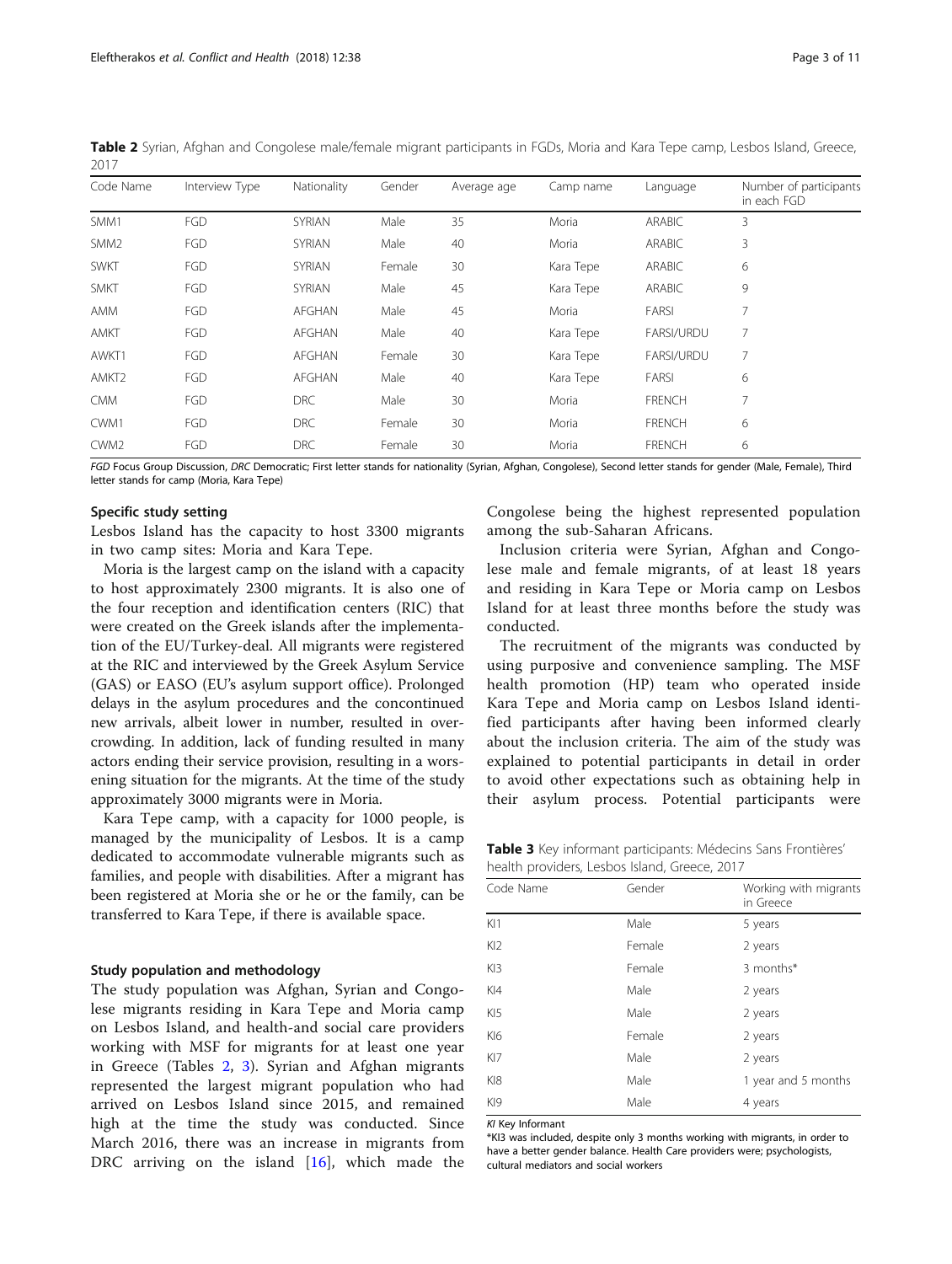however offered access to MSF psychologists and its MH services. Men and women were separately recruited. For both gender groups it was important to have different age categories and family compositions such as; being alone or with family members in order to stimulate the expression of different perceived concerns. For those who were interested, and who matched the composition of the group, contact details were obtained by the HP team and appointments were given. The principal investigator (PI) recruited purposively directly the key informants (KIs).

# Data collection

KIIs and FGDs were conducted between the 1st of July and the 15th of August 2017. The PI performed the KIIs in Greek, while using an interview guide to allow flexibility, in the MSF clinic. This interview guide was designed by experienced people working in this context together with senior qualitative researchers and got mildly adapted after having it pre-tested among similar profile participants. Written informed consent was obtained first and all KIIs, lasting approximately 30-40 minutes were audio recorded and additional notes were taken by the PI.

Migrant participants were re-contacted by the HP team regarding the meeting point and the time of the FGDs. As the FGDs took place in an MSF office, specifically used for confidential conversations outside the camps, the participants were transported by an MSF car and accompanied by an HP until the MSF office. Before the FGDs, coded oral informed consent was taken on an audio recorder, as written informed consent was too sensitive among this population and therefore not appropriate for obtaining consent. All FGDs were conducted by the PI through the aid of cultural mediators (CMs) who translated from the participant's local languages (Arabic, Farsi Urdu and French) into Greek or English and vice versa. The aiding CMs were selected for their known translation and cultural mediation skills during their daily work in the MSF clinic. Two of the FGDs were conducted directly in French by an experienced qualitative researcher who is fluent in French and co-investigator. The PI was present during these FGDs and took notes. All FGDs were audio recorded. Each FGD, approximately lasting 60 min, was conducted using a flexible interview guide which allowed for probing. Notes were taken by the PI and the CM. After each interview and discussion, a debriefing took place with the CM in order to make sure that socio-cultural specifics were well captured. The participants in the FGDs were asked to use code names instead of their own names. All participants who seemed to be in distress were offered a pause and if necessary a consultation with a dedicated psychologist: this occurred two times.

## Data analysis

Data analysis was conducted following the data collection by the PI and co-investigator during August 2017. For the KIs, all interviews were transcribed in verbatim from Greek into English by the PI. All KIs received a copy of their transcript for verification. After its return and correction, all transcripts were anonymized before analysis. No specific positions of the KIs are mentioned as this could identify certain participants. For the FGDs, the CMs together with the PI, first re-listened to the audio-recordings to re-check the completeness of the translation from the local language into Greek prior to transcribing into English by the PI. All verbatim accounts were anonymized before analysis.

Transcripts were analyzed manually by the PI and co-investigator using the thematic content analysis by Green and Thorogood [[14\]](#page-9-0).

This method means that codes and themes were attached to statements from the transcripts in order to structure the data. Continuous reflection on data including re-discussing themes among two co-investigators and trying to build relationships between them was part of the contextualizing and reforming subthemes until three major themes: institutional abuse, continuous traumatic stress and MH service provision emerged within the existing theory and objectives of the study. Investigator triangulation [\[14\]](#page-9-0) of the findings among the PI and co-investigator, in addition to data triangulation through the analysis of KIIs and event and site observations, ensured the validity of the data analysis such as separate visits in both camps.

## Ethical considerations

The fact that asking migrants for participation in this study, which could potentially raise false expectations concerning their asylum procedures, was discussed and clearly explained to the participants prior to the FGDs. Secondly, in order to mitigate the unforeseen possibility of participants becoming distressed, anxious or mentally worse during the FGDs, psychologists were on stand-by for providing MH services in case this was needed.

# Results

This section will show the results, in three main themes, which were generated by using the earlier, explained thematic content analysis [[14](#page-9-0)]. The three themes that emerged impacting the MH of migrants on Lesbos Island were the following: 1) Systemic or institutional abuse, 2) Continuous traumatic stress (CTS), 3) MH service provision.

In order to appreciate these three emerged themes from the descriptions of the participants, we provide a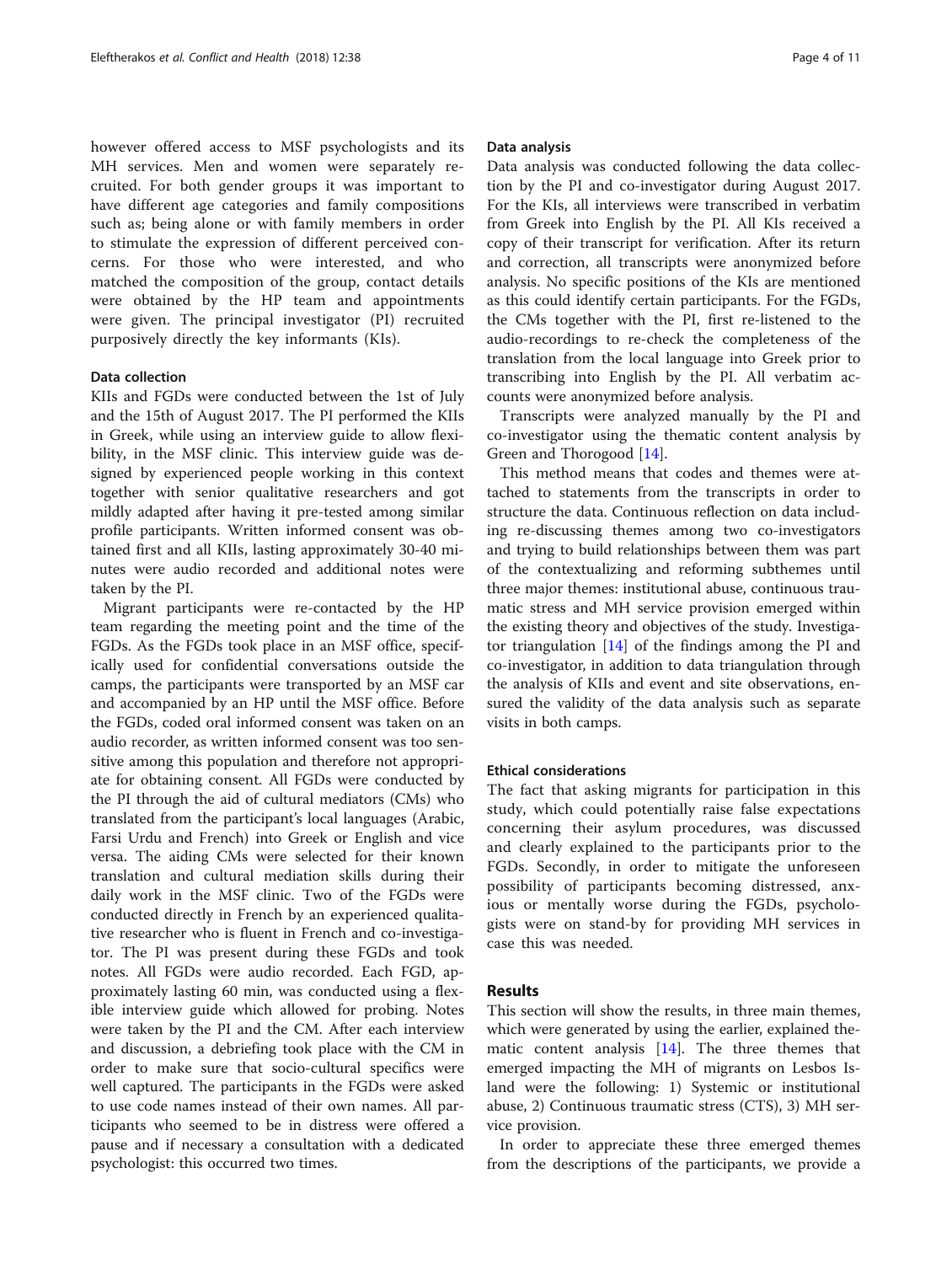brief definition as an introduction to each theme heading prior to providing the participants accounts.

# Systemic or institutional abuse

Researchers and organizations define specific forms of institutional or systemic abuse [\[17](#page-9-0), [18](#page-9-0)]. A general definition of systemic or institutional abuse could include the destruction of a person's self-esteem and his sense of safety by installing fear and not providing safety including proper living conditions, depriving people from information in order to make future decisions and by systematically insulting, humiliating and de-personalizing through the difference of power in the relationship  $[19]$  $[19]$  $[19]$ . In the literature, systemic or institutional abuse is often described in institutions for elderly [[20](#page-9-0)], or patients in mental health institutions [\[21\]](#page-9-0).

# Fear and un-safety: "… the Arab had a big knife (…) everyone that was coming closer they cut them…"

Absence or reluctance of security maintenance inside the camp's premises results in daily fear and insecurity. Frequent burning of premises and violent clashes amongst migrants or between migrants and the police often led to the interposition of the riot police. Migrants express fear in going out at night, especially women.

"Even to the toilet (…) we go all together. I am afraid for my daughters, there are many young men, the camp is not as safe as it was in the beginning". (SWKT).

"We got very scared. We lock ourselves in the containers but with the fires we were scared that we will burn in here, we thought we will die in here". (CWM1).

# Living conditions: "Moria is for animals"

Whilst some of the infrastructure in both camps has improved since 2015, living conditions in Moria have actually worsened in 2017, mainly due to the fact that it was designed for short stay but ended up accommodating migrants for a prolonged period of time. In addition, dramatic overpopulation, and the reduction of actors due to lack of funding has reduced the access to basic services such as medical provision. As a result, the basic daily living conditions were described as inhumane. Overpopulated iso-boxes and tents causing lack of privacy was a repeated theme.

"The room in the iso box is full of people, it's even hard to breathe so if you stay there you wait for everything". (CWM).

"…and they [RIC] put me in a tent with other 200 people to register me, now for more than 8 months…"(SMM).

# Uncertainty and lack of information to make future decisions: "They are keeping us in darkness"

Slow and constantly changing asylum procedures, not even understandable by service providers, created a high level of uncertainty. Inadequate and confusing information is present throughout the whole asylum processing.

"Things are changing every day even for us, we have to be updated week by week if not twice a week, sometimes people know more than us." (KIHP6).

"I see people, they arrive and they are moved, but we are the ones staying here, while we are the ones that arrived many months ago" (SMKT).

"There is no organization to provide any information" (AMM2).

# Intimidation, insults, de-personalization: "…You are only addressed with two words: "no" and "wait"…"

Elimination of each individual's identity was quoted by many migrants while the response to questions regarding information about their cases or complaints regarding living conditions was usually answered with another insult.

"…so they see us like refugees, like animals, like we don't know how to live…" (AWKT1).

"I expected people to welcome me, they will know what I'd gone through, but instead they [camp service providers] call me "hey…you" and put me in a tent…" (SMM1).

"…when I see people on the barbed wire waiting for food what is the difference with me and sheep? When I see the police beating people in order to wait in line…." (AMM1).

# Continuous traumatic stress (CTS)

The term CTS was first developed around 1980 by MH professionals working in South Africa [[22\]](#page-9-0). It provides a way to describe the consequences of current conditions in which there is an ongoing danger in the present or future instead of having past traumatic experiences. Main characteristics of CTS can be a) a state of permanent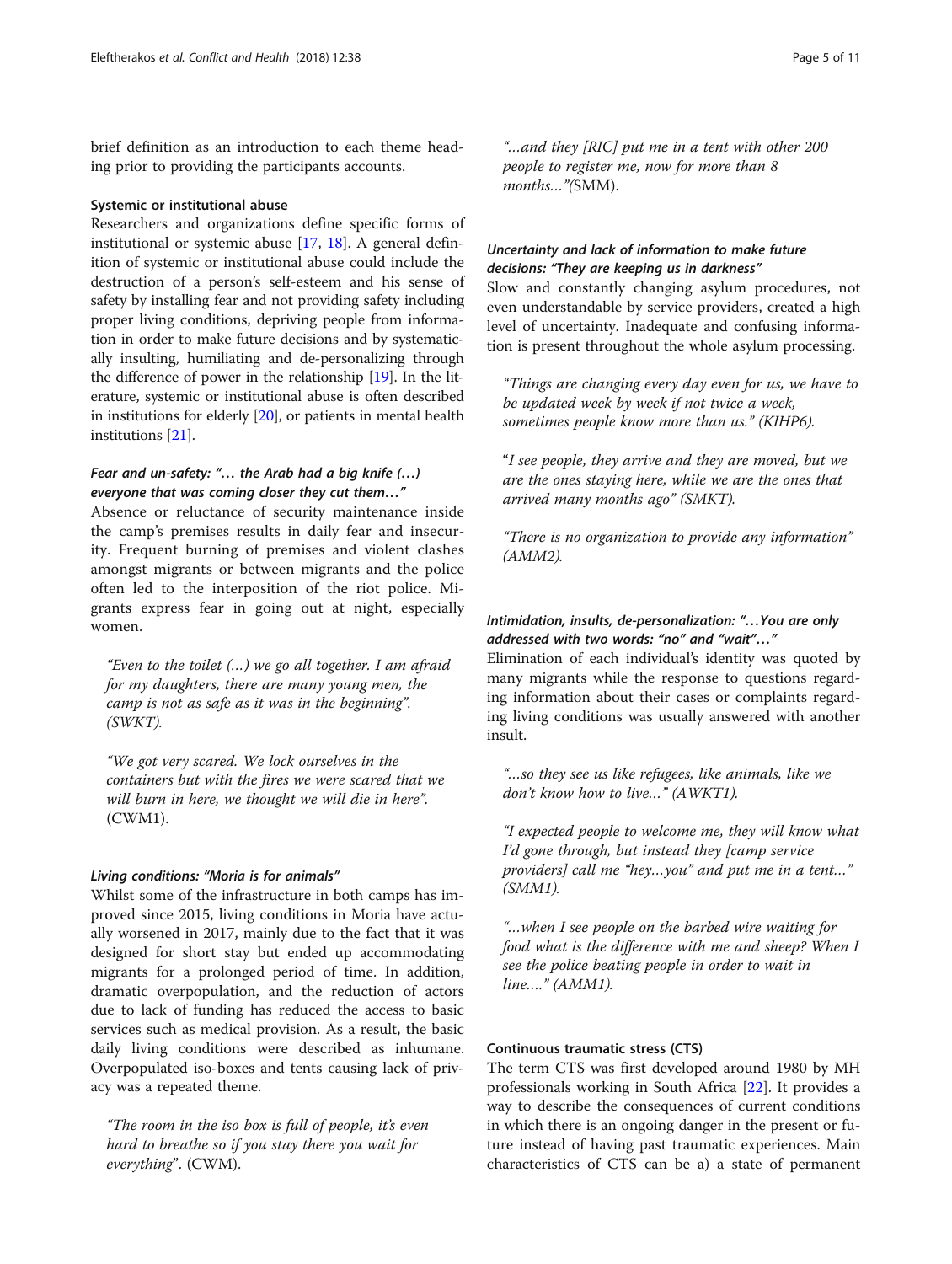emergency, b) preoccupation with threats on present and future, c) absence of protective measures [\[23](#page-10-0)].

# Permanent emergency "there is no day without a fight"

Continuous tensions and fights inside the camps create a permanent state of emergency. A Syrian man who spent already 13 months in Moria experienced several severe insecurity incidents.

"I have seen 5 fires and 5 funerals" (SMM2).

"Every night fires broke out in Moria and we were running in the woods with our packs to save ourselves. We didn't have a single day of calmness. My clothes, they are still in the bags since  $1$  year" (AWKT1).

# Preoccupation with realistic threats on present and future:

"They gave us two choices, you stay here or you go back" Most migrants focus on the realistic threats of the present and the future instead of focusing on their traumatic past, including the fear for deportation. A Syrian man from Moria described his desperation regarding the possibility to be deported in Turkey. In addition, those having received their refugee status have new emerging sets of threats.

"I cannot stand it, there are times that I get disappointed that I will never see my children [in Germany] I will never manage to hug my daughter" (AWKT1).

"They announced that whoever gets a refugee status will have six months until the money will stop. I have all the necessary documents. What am I going to do? Even looking for job is very hard, I see the locals most of them are unemployed" (AWKT1).

"I wonder how Turkey is a safe country for me (…) the Turkish bombarded my own village, how is Turkey safe for me" (SMTK).

# Recurrent absence of protective measures

The recurrent absence of protective measures was expressed by participants among them a woman from DRC and a Syrian man referring to the sudden death of a 19 year old (while showing pictures on his phone).

"When I went to police and told them that this guy threatened us with a knife they told me that when the drugs go off he will be ok again".

"Do you think this guy with this health will die suddenly, he was 19 years old, no smoking, no drugs, his age was only 19 years" (SMM1).

# Obsessive pursuit to obtain a vulnerability status: "I went to the doctor in a hospital to change this word [vulnerability] to make it a yes"

A vulnerability status can potentially help in accelerating the asylum procedures, the transfer to a better accommodation or to the mainland through the lift of geographical restrictions. The identification of vulnerability however is subject to constant modification and prolonged delays, and therefore migrants become obsessed with the pursuit of (potentially) necessary documents (Table 4).

"We wake up we sleep and we wake up with just the EASO interview, our papers, this is our thinking" (SMKT).

"So, this despair, many try to manipulate you to get documents, anything that can help their case (…), they want to hold on to something" (KI2).

"They all seek for a reason from a doctor to be sick, to have a paper, the thought came also to me  $(...)$ , I reached there and started to think what reason shall I  $give(...)$ " (SWKT).

Isolation, cognitive impairment, substance abuse, self-harm and suicide attempts: "if I don't drink alcohol I can't sleep" Research in different settings indicates that in some instances traumatic stress can be a risk factor for more severe psychopathological symptoms [\[24](#page-10-0), [25](#page-10-0)]. Current conditions in the camps of Lesbos can be a

Table 4 Construct of vulnerability on Lesbos Island, Greece, 2017

A directive that was applied in April 2017 instructed that vulnerable migrants cannot leave the island before their 1st asylum interview. This is practically translated into a minimum of six months of island restriction. During October 2017 the population on Lesbos Island had reached 5800 migrants, a number far beyond island's reception capacity. Due to this, it was temporarily allowed to the transfer of 1100 vulnerable migrants onto mainland lifting their geographical restrictions before the 1st asylum interview. However, immediately after the transfer, the directive of April 2017 was reinstated.

The un-clarity and rumors around the advantages of being vulnerable makes migrants obsessively preoccupied with the pursuit of a vulnerability document. This results migrants living in a state of permanent emergency. Besides this, project staff identify that vulnerability status does not always guarantee a better treatment. For the migrants, it seems that this vulnerability obsession is a copying mechanism which keeps their hope alive, while for the authorities is nothing more than a way to facilitate and manage the overpopulation on the island.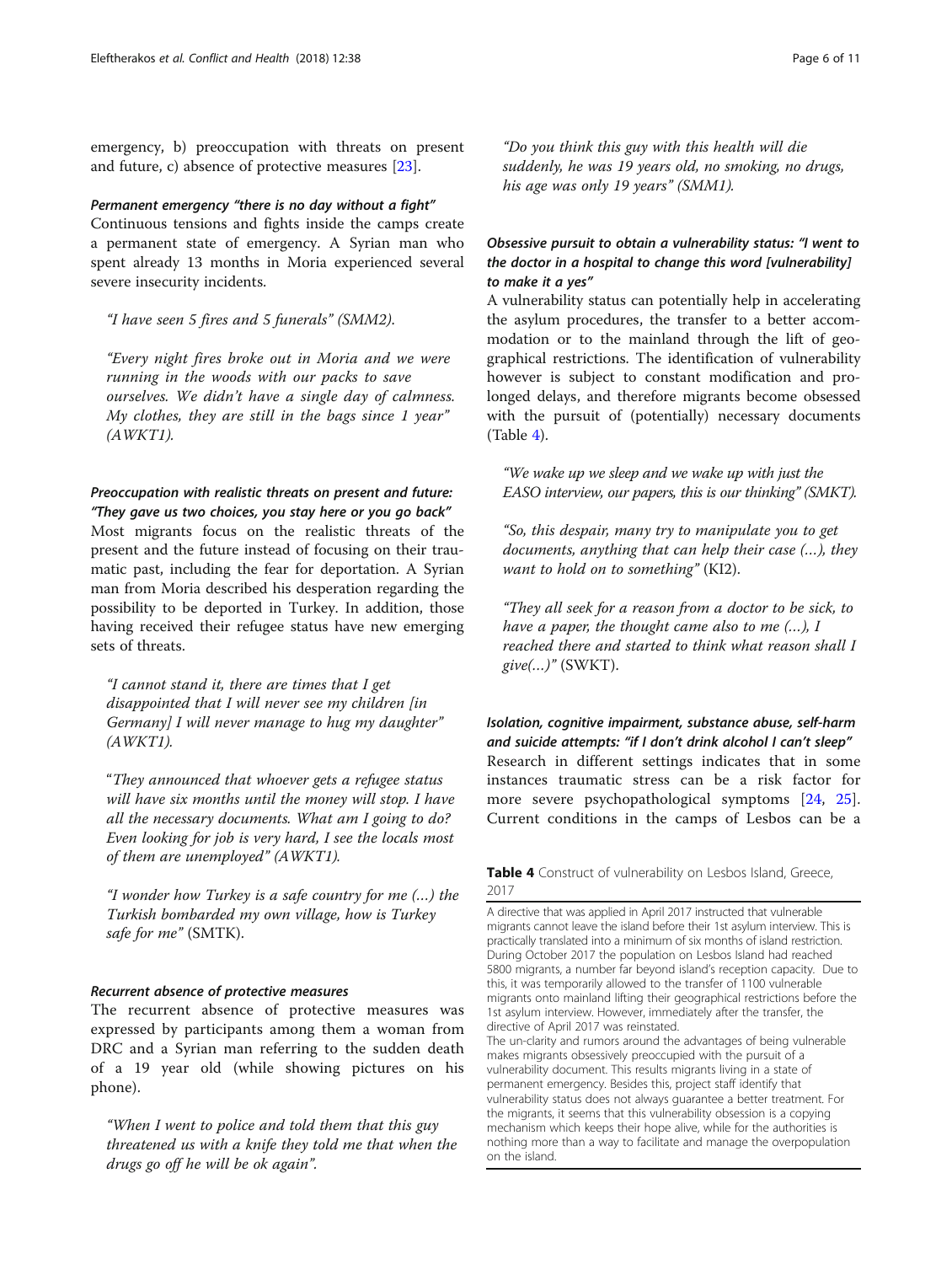risk for similar symptoms. KIs expressed their concern regarding the increasing suicidal rate, which was also expressed by many migrants. In addition, deterioration of cognitive function and substance abuse was a repeated theme.

# Self harm

"They harm themselves by cutting to show their pain that they are desperate and can't take it anymore in fact it gives relief to the "pain" in the head" (CWM1).

# Substance abuse

"The difference that I have noticed is that all people when they first arrived were healthy, now they have started smoking or drinking, they came for a better life and they ended up alcoholics"(AMM1).

# Suicide attempts

"My husband committed suicide 3 times. All these months I am here I have become so angry that I harm myself" (AWKT2).

# Cognitive impairments

"When you are attending Greek lessons you feel that your mental ability or capacity is low, I have two university degrees, it is completely different now…" (SMM1).

# Isolation

"….he does not want to be social anymore, he just sits and thinks…" (AMKT).

# MH service provision: "… so, I am a psychologist, how do I treat this?"

Effective provision of MH in terms of quantity and quality was recurrently discussed and being expressed by: a) Delays in appointments, b) Lack of psychiatric care, c) Different perceptions about mental health.

# Delays in appointments: "You go again and they don't see you"

"They give me an appointment (psychiatrist at Public Hospital) 4 months later. I will become crazy after that long" (AWKT2).

# Lack of psychiatric care:

"There's one psychiatrist at the hospital (public) and one working in private, on Lesbos…" (KI1).

"…things are getting worse, suicidal attempts, selfharm. The past three weeks we have had like 15 people on that list [psychiatric care], (….) when usually it's about 5" (KI3).

# Perception of mental health: "Is there a solution for a psychologically sick person?"

Different cultures have different perceptions of what mental health care is about. It is a challenge for the current mental health provision to take into account the following quotes,

"In Afghanistan you have a problem the doctor gives you medication and you go, they don't have this idea of psychotherapy, they take the pills" (KI1).

"…what they [Afghans] are facing is beyond a psychologist. If you use the standards of Europe all Afghans will need a psychologist". (AMKT).

# **Discussion**

The implementation of the EU/Turkey-deal in the 18th of March 2016 [[3\]](#page-9-0) resulted in a dramatic reduction of migrant flows but with a very high cost on migrant's MH. MH care needs have therefore increased and became more complex. Yet, MH service provisions have not adapted to this, and remain inadequate due to lack of resources and the difficulty to offer this more complex MH care appropriate for the diversity of migrant populations. In addition, independently of MH service provision, current traumatic stressors were reported by most migrants, which led to a prolonged suffering. To our knowledge this was the first qualitative study that was conducted among migrants being stranded in a contained space of a country perceived by most as a transit destination in Europe, and what factors influenced their mental health.

In our findings three main themes were generated: institutional abuse, CTS and lack or inefficiency of MH service provision, which merit attention.

# Institutional abuse

Research on institutional abuse and the variety of settings in which it is taking place is still ongoing with different approaches towards its definition [[26\]](#page-10-0). In our research, the term institution refers to the setting where psychological abuse can be expressed and analyzed in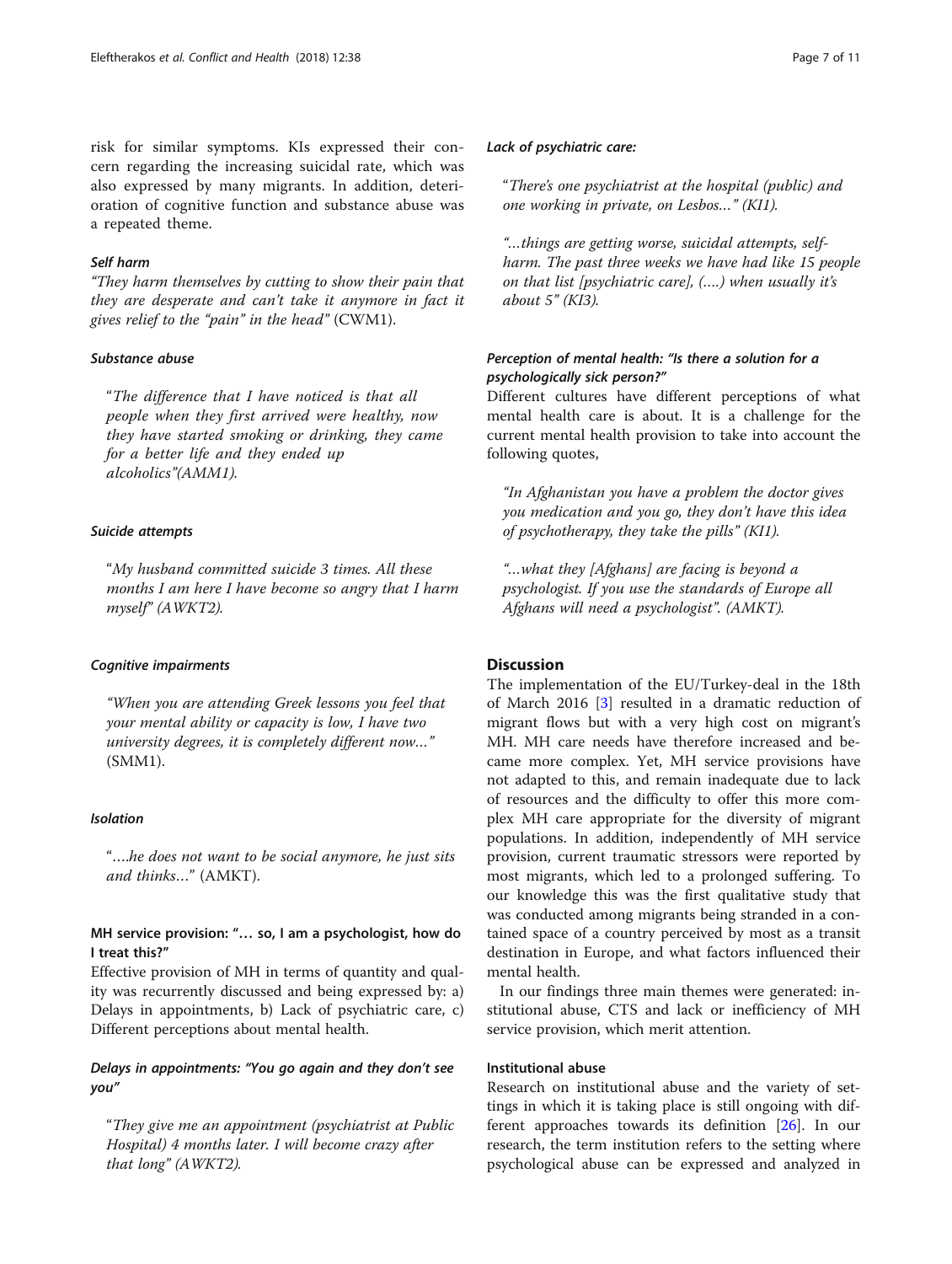the context where, "the abuser holds a position of trust and authority over the abused one" [[27\]](#page-10-0). This definition would include the camps on Lesbos Island. From our findings, the main camp authorities, who are responsible for the provision of accurate information on asylum procedures, security and proper living conditions did not fulfill their protective role. On the contrary, as was repeatedly expressed by most of the participants their behavior was more of an abusive kind.

Chetail and Brauenlich suggest that stranded migrants, independent of nationality are commonly subjected to a wide range of psychological abuses and violations committed by a range of actors and institutions [[28](#page-10-0)]. Literature on institutional abuse frequently includes groups of people that are in need of care like those within a psychiatric institution [[29\]](#page-10-0) or within institutional care for the elderly [[30\]](#page-10-0). It is commonly characterized "by the systemic destruction of a person's self-esteem through psychologically abusive tactics" [\[31](#page-10-0)]. Although psychological abuse inside psychiatric institutions or institutions for the elderly cannot fully account for the devastating life conditions of the refugee camp, the vast majority of migrants expressed the dependency on governmental and camp authorities.

Migrants reported being left with no reference point to provide answers regarding their prolonged stay and the daily struggle in inhumane living conditions. Camp authorities are unable to provide sufficient answers or solutions regarding the absence of proper protection, their future options, the humiliation of waiting in lines for basic services like water and food provision and the constant fear of deportation. We therefore consider that under the EU/Turkey-deal abusive relationships are formed, where the perpetrators are the camp authorities like EASO, GAS and police. On the other hand, the victims, who are the migrants, are obliged to spend a prolonged period of time in a camp environment that systemically destroys their self-esteem.

# Continuous traumatic stress (CTS)

It is argued that the effects of victimization through psychological abuse and the presence of continuous stress can lead to severe trauma [[32](#page-10-0)]. Displaced populations by persecution or warfare find themselves living in contexts where the traumatic stressors are continuous [[33](#page-10-0)], and/or in a state of permanent emergency. A study that was conducted in Serbia among migrants travelling along the Balkan route, showed that out of 992 migrants who attended MH consultations, 383 had experienced at least one but even up to three traumatic events during their journey since leaving their country of origin [[34](#page-10-0)]. Continuous fears of being deported to Turkey or the country of origin, continuous pursuit of a vulnerability status, continuous threats on the personal sense of safety are some of the examples migrants experience on Lesbos Island. These ongoing and realistic threats demonstrate a consistent focus on present and future stress.

In the literature there are different opinions whether CTS can actually lead to more serious psychopathological symptoms, like post traumatic stress disorder (PTSD), major depression or anxiety disorders [[35\]](#page-10-0). A study from Israel connects CTS with the development of PTSD, complex PTSD or acute stress disorder [\[36\]](#page-10-0). Another study by Bleich et al. in a general population in Israel found a moderate psychological reaction under repeated traumatic experiences. They suggest that prolonged exposure to traumatic events may increase the level of severity of other types of psychopathology more than it increases the risk for PTSD [\[37](#page-10-0)].

In our study setting, the participants demonstrated a variety of symptoms under prolonged traumatic stress: self harm, substance abuse, suicide attempts, cognitive impairments, and isolation. It is unclear whether these symptoms are directly connected with CTS. Recent research has mainly focused on examining psychopathological reactions under continuous traumatic stress comparing factors such as type and duration of exposure, geographical context and ethnical identity [\[38](#page-10-0), [39](#page-10-0)]. Further research is needed in order to demonstrate whether individual perceptions, specificities of the camp living condition, characteristics of traumatic stress and cultural perspectives are connected with the above symptoms.

# MH service provision

Individualized MH provision is difficult due to the complexity and the lack of experience in similar settings were current traumatic stressors are always present. Since the setting of our research is relatively new, the adaptation of MH services for migrants needs is challenging and often blurred by the various cultural perceptions each nationality has.

People experiencing traumatic events often search for explanations and meanings of the context where such events are taking place. Cultural beliefs concerning misfortune or loss are shaping individual's attributions. This often leads to a return to their cultural and traditional explanatory systems that dissociate from western conceptions [\[40\]](#page-10-0). The complexity of providing such context-specific MH care can lead to prolonged untreated psychological problems which enhance the risk for the development of psychiatric symptoms. Lack of resources in the delivery of proper psychiatric care is often directing migrants to devastating alternatives such as self-harm, substance abuse or self- medication. The need for MH interventions for migrants and refugees has been stressed by studies in different contexts whilst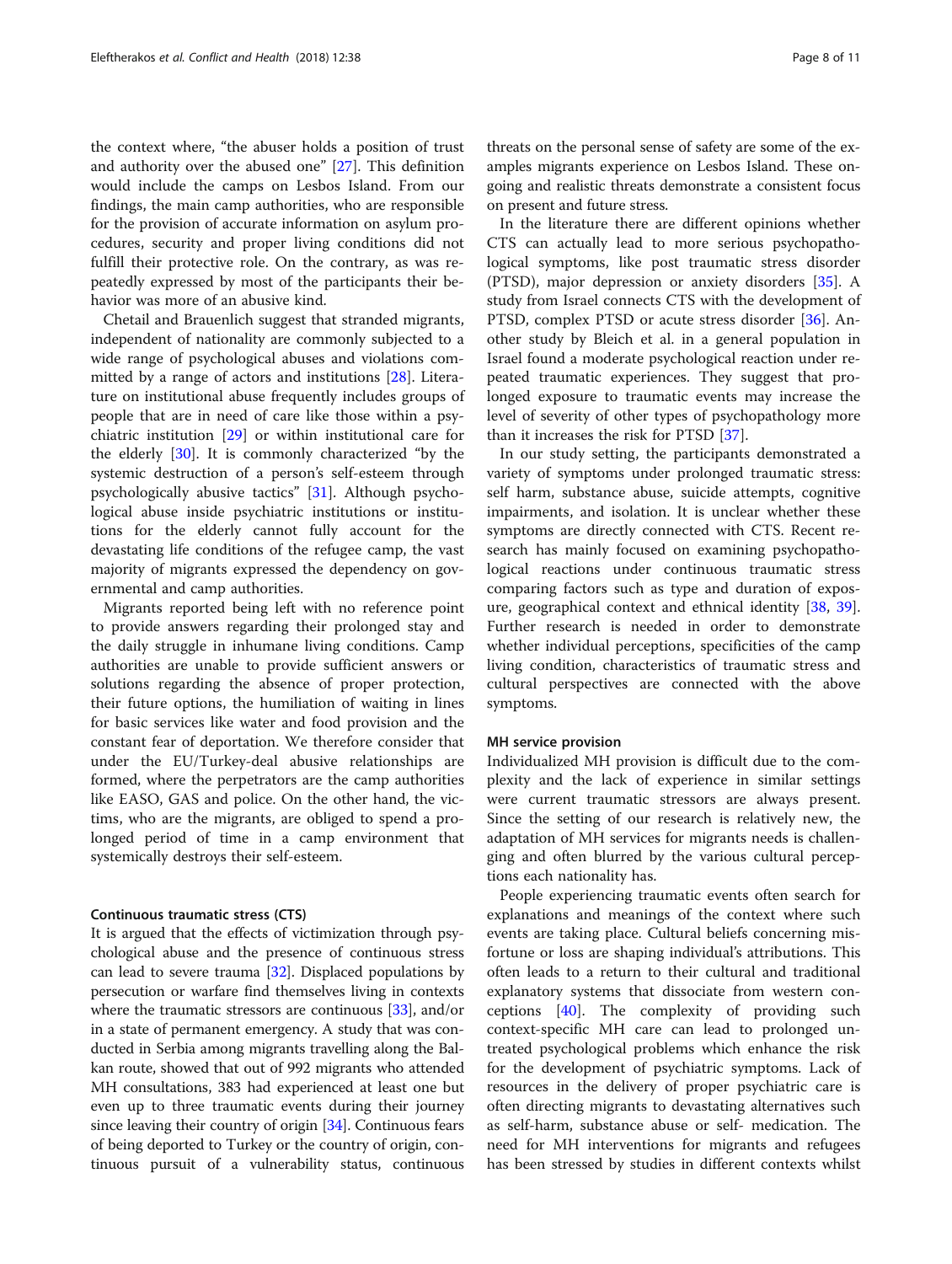also models for adaptation of MH services to migrant's characteristics have been proposed [\[41](#page-10-0)].

The need for MH service provision for migrants, and their efforts to provide access to MH services in extremely harsh conditions, was described by the MSF medical team in Croatia [\[42\]](#page-10-0). This was also characteristics by the high numbers of consultations in MSF Lesbos clinic and the reports of professionals. Despite the differences in context, the need for creating a safe space away from the daily living stressors is a common goal for service providers. Continuous stress is a characteristic of inadequate living conditions. However, when it is combined with social and physical impairments, the request for MH interventions is an important determinant for the MH of migrants. In order to provide standards for MH service provision, thresholds should be set for identifying those in need, taking into account the cultural norms through the participation of communities in the development of MH action plans [\[43](#page-10-0)].

# Policy implications

The decision of the EU Commission and the Turkish and Greek governments to implement the EU/Turkey- deal in an effort to discourage migrant flows from Turkey to Europe has come with a very high price. Other such similar deals with Libya, Afghanistan and West Africa are likely to have similarly devastating effects on the life and health of migrants.

It has been well documented that, in some cases, "the symptoms of CTS, tend to diminish dramatically or completely resolve when they are no longer within harm's way" [[44](#page-10-0)].

Possible solutions to end CTS of the migrant population on Lesbos Island require an immediate stop of the institutional abuse, decongesting the islands by transferring people to the mainland, by improving the living conditions, and providing access to information and clear asylum procedures for everybody.

## Strengths and limitations

Strengths of this study were that the verbatim transcripts of the KIs were re-evaluated by themselves prior to analysis. The study included participants from both camps as well as KIs which allowed triangulation of the data. The migrants were recruited by the HP-team who know the population well, and could guarantee that the inclusion criteria were maintained and an appropriate mix in terms of age and status were grouped. In addition, the CMs that were present during the FGDs and GIs are not only translators but familiar with the respective cultures of the interviewees. Hence, misinterpretations of the participants' accounts were minimal. On the other hand, using CMs created a second layer of communication, and although post FGD debriefings took place, it is possible that some information was missed. However, quality assured as much as possible through the reevaluation of the translation by the same CM who translated during the FGD.

Other possible limitations include: results refer to the particular period in which the study was conducted due to the constantly changing context of migrant population. It was also not always possible to recruit a group of 6-12 participants .The PI, being Greek, was in some occasions associated with the Greek government, which provoked in some participants a hostile response, which potentially may have biased their perceptions.

The fact that the PI and co-investigator were identified as MSF staff may have created expectations amongst the participants, and consequently created a response bias. However, this was surpassed through the detailed explanation of their role and the objectives of the study, reinforcing the knowledge that no direct benefit could be obtained by their participation.

A serious security incidence in Moria, which occurred at the same time as the FGDs might have influenced participants' responses. Lastly, one KI out of eight had less than one year of working experience with migrants in Greece.

## Conclusion

This first qualitative study showed that institutional abuse creates an environment where traumatic stressors are continuous, while the provision of adapted MH services for this specific migrant population is inadequate or insufficient. In order to avoid future repetition, institutional abuse needs to be addressed while living conditions needs to be improved allowing for a cessation of CTS. Lastly, mental health service provision need a more adapted and flexible approach, by taking into consideration the context of Lesbos Island. The development of an intervention, including the appropriate human resources, which targets parameters such as: asylum procedures, security and living conditions, which maintain the continuity of stress, are essential and urgently needed. In addition, understanding cultural diversity and perception of migrants for MH will facilitate the better adjustment of the MH care provision.

#### Abbreviations

CM: Cultural Mediators; CTS: Continuous Traumatic Stress; DRC: Democratic Republic of Congo; EASO: European Union Asylum Support Office; ERB: Ethical Review Board; EU: European Union; FGD: Focus Group Discussion; GAS: Greek Asylum Service; GI: Group Interviews; HP: Health Promoters; KI: Key Informant; KII: Key Informant Interview; MH: Mental Health; MSF: Médecins Sans Frontières; PI: Principal Investigator; PTSD: Post Traumatic Stress Disorder; RIC: Reception and Identification Centers; UNHCR: United Nations High Commissioner for Refugees

## Acknowledgements

We are more than grateful to the whole MSF team working in the MSF clinic on Lesbos Island in 2017 and in particular to the Health promoters and cultural mediators who made this research possible. Special thanks go to Liza Papadimitriou the MSF Humanitarian Affairs Officer (HAO) for her inputs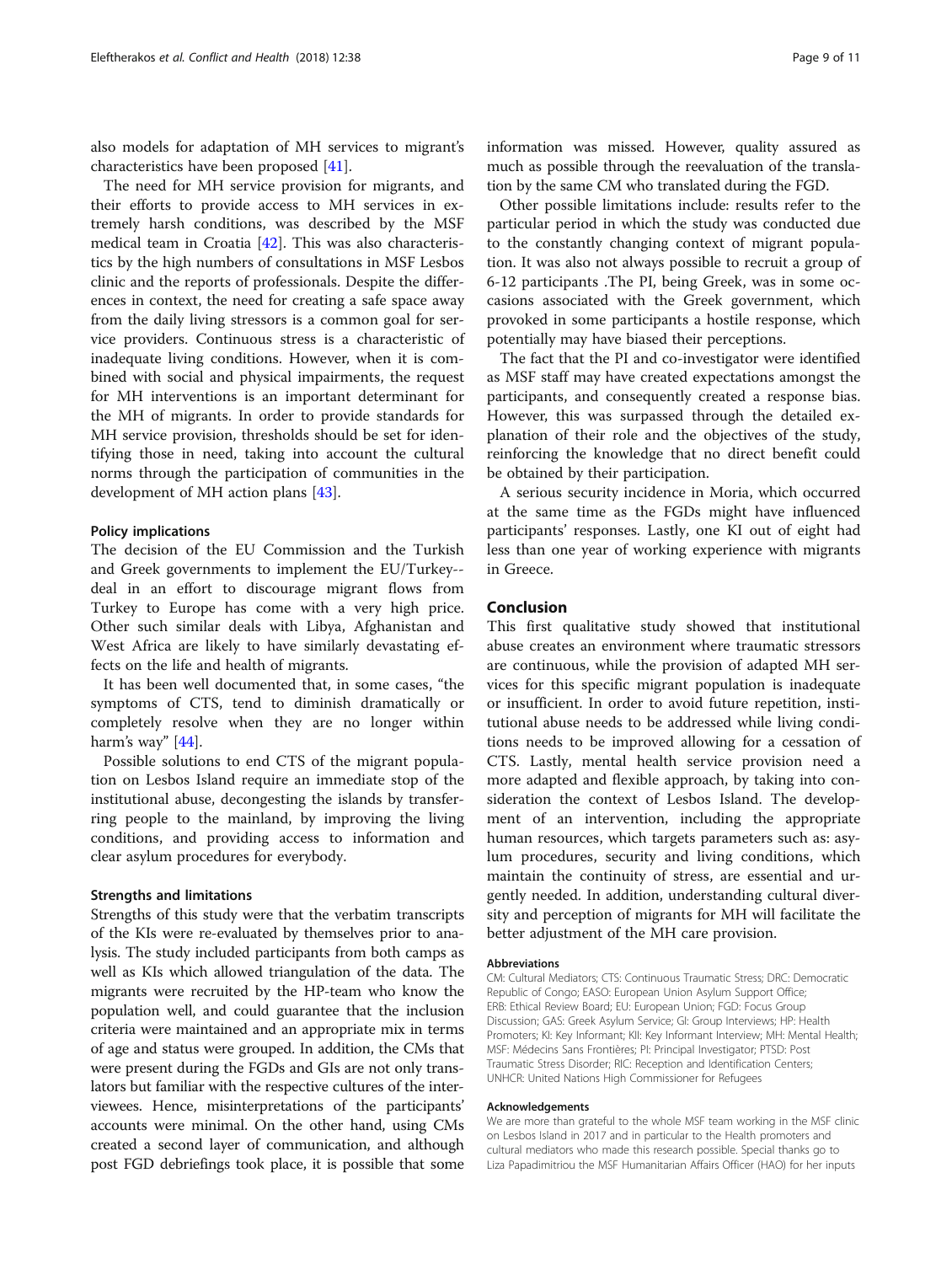<span id="page-9-0"></span>with regards to the complexity of asylum procedures and national laws being put in place on Lesbos Island. Lastly special thanks for my co-students and researchers who participated in the SORT IT course. This research was conducted through the Structured Operational Research and Training Initiative (SORT IT), a global partnership led by the Special Program for Research and Training in Tropical Diseases at the World Health Organization (WHO/TDR). The model is based on a course developed jointly by the International Union Against Tuberculosis and Lung Disease (The Union) and Medécins Sans Frontières (MSF/Doctors Without Borders). The specific SORT IT program which resulted in this publication was jointly developed and implemented by the Centre for Operational Research, The Union, Paris, France and the Operational Research Unit (LuxOR), MSF Brussels Operational Centre, Luxembourg.

# Funding

The training program and open access publications costs were funded by the Department for International Development (DFID), UK and La Fondation Veuve Emile Metz-Tesch (Luxembourg). The funders had no role in study design, data collection and analysis, decision to publish, or preparation of the manuscript.

## Availability of data and materials

The datasets for this study are not publicly available but can be made available from the corresponding author on individual based requests.

## Authors' contributions

CE, WVDB, DB and IK designed the concept of the study. NS as a psychologist and a mental health expert provided technical input. LG provided legal insights on the specific study settings. CE and WVDB collected the qualitative data, analyzed and interpreted the data. CE and WVDB wrote the first draft of the paper which was reviewed by DB, IK, NS and LG, who contributed significantly to the intellectual content. All coauthors approved the final manuscript and agreed to be accountable for all aspects of the work behind the study.

#### Authors' information

CE is working as social scientist in MSF VOT clinic in Athens since July 2016. WVDB is an Operational Research fellow from the Operational research Unit MSF Luxembourg contributed to the whole of the study in the context of the SORT IT Program. DB is Medical coordinator in MSF OCB Greece project, NS is a Mental Health referent in MSF OCB Headquarters, IK worked as field coordinator in the Athens VOT clinic from September 2014 until February 2017 and lastly LG is working as an Advocacy officer for the MSF OCB mission in Greece.

## Ethics approval and consent to participate

The study obtained ethics approval from the MSF Ethics Review Board (ERB), Geneva, Switzerland with ID number 1706, and the scientific board of the Mental Health Day Center BABEL in Athens, in affiliation with the Greek Ministry of Health. Informed consents and consent forms were provided for those participated in the study and are recorder either orally or written on consent forms. Further information and documentation are available from the corresponding author on request.

# Competing interests

The authors declare that they have no competing interests.

# Publisher's Note

Springer Nature remains neutral with regard to jurisdictional claims in published maps and institutional affiliations.

## Author details

<sup>1</sup>Médecins Sans Frontières, Operational Centre Brussels, Mythimnis 27 A, Kypseli, Athens, Greece. <sup>2</sup>Médecins Sans Frontières, Operational Research Unit, 68 rue Gasperich, L-1617 Luxembourg City, Luxembourg. <sup>3</sup>Médecins Sans Frontières, Operational Centre Brussels, Theofanous 19-21, Ampelokipi, Athens, Greece. <sup>4</sup>Médecins Sans Frontières, Operational Centre Brussels, Medical Department, Rue de l'Arbre Bénit, 1050 Brussels, Belgium.

## Received: 28 February 2018 Accepted: 9 July 2018 Published online: 05 September 2018

## References

- 1. UNHCR. Refugees/Migrants Emergency Response Mediterranean, Greece Data Snapshot. 2016. <http://data.unhcr.org/mediterranean/country.php?id=83> (Accessed 12 Nov 2016).
- Greek Interior Ministry, Summary statement of refugee flows to Eastern Aegean islands 2017. [http://mindigital.gr/index.php/](http://mindigital.gr/index.php/%CF%80%CF%81%CE%BF%CF%83%CF%86%CF%85%CE%B3%CE%B9%CE%BA%CF%8C-%CE%B6%CE%AE%CF%84%CE%B7%CE%BC%CE%B1-refugee-crisis/1440-summary-statement-of-refugee-flows-to-eastern-aegean-islands-03-07-2017)προσφυγικό-ζήτημα[refugee-crisis/1440-summary-statement-of-refugee-flows-to-eastern-aegean](http://mindigital.gr/index.php/%CF%80%CF%81%CE%BF%CF%83%CF%86%CF%85%CE%B3%CE%B9%CE%BA%CF%8C-%CE%B6%CE%AE%CF%84%CE%B7%CE%BC%CE%B1-refugee-crisis/1440-summary-statement-of-refugee-flows-to-eastern-aegean-islands-03-07-2017)[islands-03-07-2017](http://mindigital.gr/index.php/%CF%80%CF%81%CE%BF%CF%83%CF%86%CF%85%CE%B3%CE%B9%CE%BA%CF%8C-%CE%B6%CE%AE%CF%84%CE%B7%CE%BC%CE%B1-refugee-crisis/1440-summary-statement-of-refugee-flows-to-eastern-aegean-islands-03-07-2017) (Accessed 12 Nov 2017).
- 3. European Council, EU-Tukrey Statement 18th March 2016. [http://www.](http://www.consilium.europa.eu/en/press/press-releases/2016/03/18/EU-Turkey-statement/) [consilium.europa.eu/en/press/press-releases/2016/03/18/EU-Turkey](http://www.consilium.europa.eu/en/press/press-releases/2016/03/18/EU-Turkey-statement/)[statement/](http://www.consilium.europa.eu/en/press/press-releases/2016/03/18/EU-Turkey-statement/) (Accessed 28 Nov 2017).
- 4. Greek ministry of migration policy, Statistical data of the Greek asylum service. 2016. [http://asylo.gov.gr/en/wp-content/uploads/2017/02/Greek-](http://asylo.gov.gr/en/wp-content/uploads/2017/02/Greek-Asylum-Service-statistical-data_December2016_en.pdf)[Asylum-Service-statistical-data\\_December2016\\_en.pdf](http://asylo.gov.gr/en/wp-content/uploads/2017/02/Greek-Asylum-Service-statistical-data_December2016_en.pdf) (Accessed 12 Nov 2017).
- 5. European Commission, Seventh Report on the Progress made in the implementation of the EU-Turkey Statement. 2017. [https://ec.europa.eu/](https://ec.europa.eu/neighbourhood-enlargement/sites/near/files/20170906_seventh_report_on_the_progress_in_the_implementation_of_the_eu-turkey_statement_en.pdf) [neighbourhood-enlargement/sites/near/files/20170906\\_seventh\\_report\\_on\\_](https://ec.europa.eu/neighbourhood-enlargement/sites/near/files/20170906_seventh_report_on_the_progress_in_the_implementation_of_the_eu-turkey_statement_en.pdf) [the\\_progress\\_in\\_the\\_implementation\\_of\\_the\\_eu-turkey\\_statement\\_en.pdf](https://ec.europa.eu/neighbourhood-enlargement/sites/near/files/20170906_seventh_report_on_the_progress_in_the_implementation_of_the_eu-turkey_statement_en.pdf) (Accessed 12 Nov 2017).
- Médecins sans Frontières. Refugee crisis in Europe: health status, life experiences, and mental health problems of transiting refugees and migrants on the Balkan route. 2015. [https://msf.lu/sites/default/files/msf\\_](https://msf.lu/sites/default/files/msf_files/slot_3_p2_evlampidou_refugeeseurope_2015_vfinal.pdf) [files/slot\\_3\\_p2\\_evlampidou\\_refugeeseurope\\_2015\\_vfinal.pdf](https://msf.lu/sites/default/files/msf_files/slot_3_p2_evlampidou_refugeeseurope_2015_vfinal.pdf) (Accessed 12 Nov 2017).
- 7. Fazel M, Wheeler J, Danesh J. Prevalence of serious mental disorder in 7000 refugees resettled in western countries: a systematic review. Lancet. 2005; 365
- 8. Crepet A, Rita F, Reid A, Van den Boogaard W, Deiana P, Quaranta G, Barbieri A, Bongiomo F, Di Carlo S. Mental health and trauma in asylum seekers landing in Sicily in 2015: descriptive study of neglected invisible wounds. Conflict Health. 2015. Manuscript draft.
- 9. Warfa N, Curtis S, Watters C, Carswell K, Ingleby D, Bhuii K. Migration experiences, employment status and psychological distress among Somali immigrants: a mixed-method international study. BMC Public Health. 2012; 12:749.
- 10. Ellis BH, MacDonald HZ, Lincoln AK, Cabral HJ. Mental health of Somali adolescent refugees: the role of trauma, stress, and perceived discrimination. J Consult Clin Psychol. 2008;76:184–93.
- 11. Schweitzer RD, Brough M, Vromans L, Asic-Kobe M. Mental health of newly arrived Burmese refugees in Australia: contributions of pre-migration and post-migration experience. Aust N Z J Psychiatry. 2008, 45:299–307.
- 12. Gerritsen AA, Bramsen I, Delville W, Van Willigen L, Hovens J. Physical and mental health of Afghan, Iranian and Somali asylum seekers and refugees living in the Netherlands. Soc Psychiatry Psychiatr Epidemiol. 2006;41(1):18– 26.
- 13. Médecins sans Frontières. Confronting The Mental Health Emergency on Samos and Lesvos. [https://msf.gr/publications/confronting-mental-health](https://msf.gr/publications/confronting-mental-health-emergency-samos-and-lesvos)[emergency-samos-and-lesvos](https://msf.gr/publications/confronting-mental-health-emergency-samos-and-lesvos) (Accessed 12 Nov 2017).
- 14. Green J, Thorogood N. Qualitative methods for health research. 1st ed. London: Sage Publications; 2004.
- 15. UNHCR, Lesvos Island in Greece Factsheet. [http://www.unhcr.org/](http://www.unhcr.org/protection/operations/5645ddbc6/greece-factsheet-lesvos-island.html) [protection/operations/5645ddbc6/greece-factsheet-lesvos-island.html](http://www.unhcr.org/protection/operations/5645ddbc6/greece-factsheet-lesvos-island.html) (Accessed 12 Nov 2017).
- 16. Frontex, European and Coast Guard Agency. [http://frontex.europa.eu/](http://frontex.europa.eu/trends-and-routes/migratory-routes-map/) [trends-and-routes/migratory-routes-map/](http://frontex.europa.eu/trends-and-routes/migratory-routes-map/). Accessed 12 Nov 2017.
- 17. O'Hagan KP. Emotional and psychological abuse-problems of definition. Child Abuse Negl. 1995;19:449–61.
- 18. WHO, Elder Abuse. [http://www.who.int/ageing/projects/elder\\_abuse/en/](http://www.who.int/ageing/projects/elder_abuse/en/). Accessed 12 Nov 2017.
- 19. Doherty D, Berglund D. National Clearinghouse on family violence. In: Psychological Abuse: A Discussion Paper. Ottawa: Public Health Agency of Canada; 2008.
- 20. Kleinschmidt KC. Elder abuse: a review. Ann Emerg Med. 1997;30:463–72.
- 21. Furey E. Sexual abuse of adults with mental retardation: who and where. Ment Retard. 1994;32(3):173–80.
- 22. Straker G. The sanctuaries counselling team. The continuous traumatic stress syndrome: the single therapeutic interview. Psychol Soc. 1987;8:48–78.